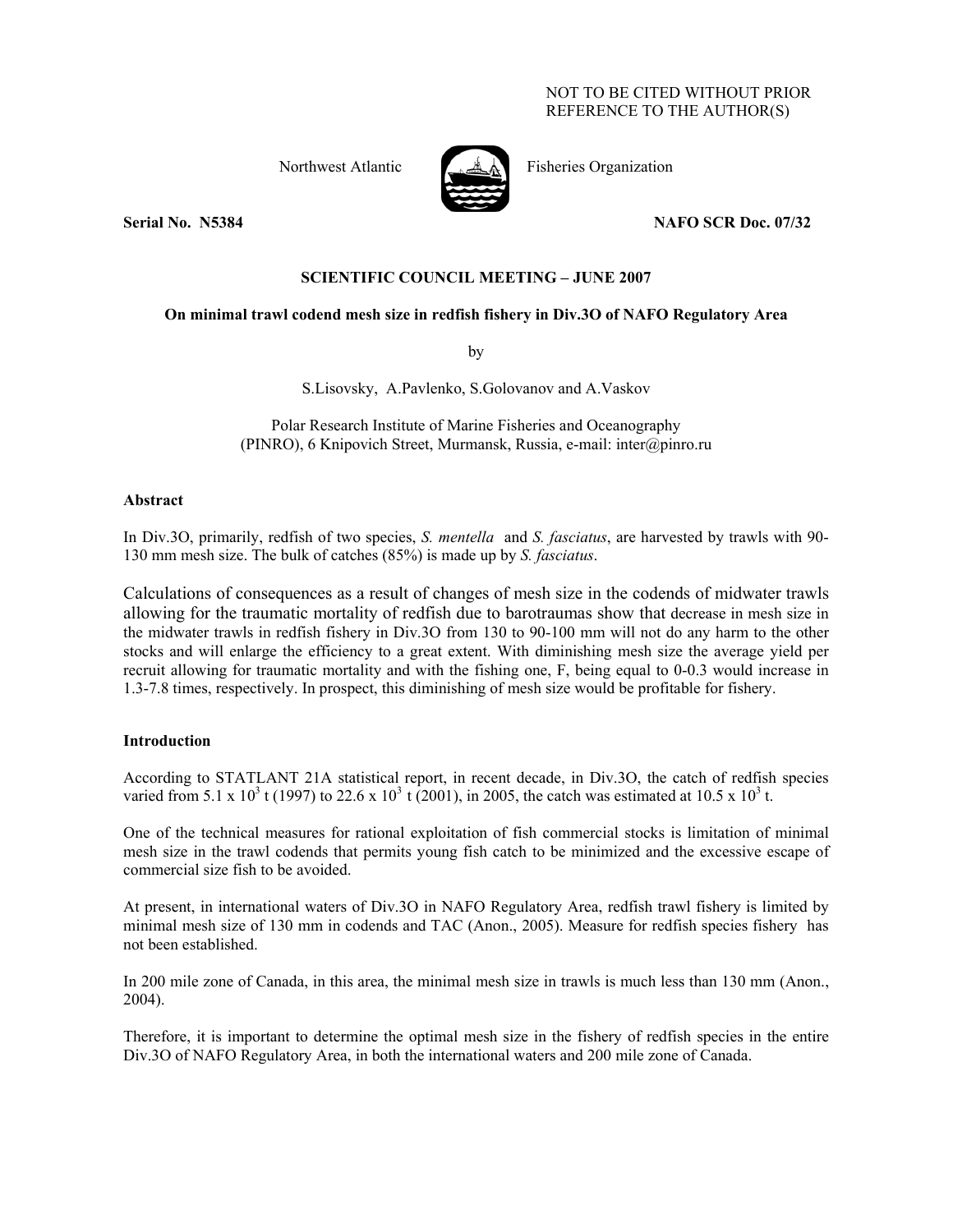#### **1. Material, methods and results**

## **1.1 Selectivity**

The selectivity of trawl codends with 90-130 mm standard mesh size in bottom redfish fishery was studied aboard Russian trawler "Leonid Galchenko", in August-October 2006. The vessel is classified as the middle tonnage trawler of the Atlantic-333 type.

The main details of the vessel are: the largest length  $-62.2$  m; width  $-13.8$  m; draft  $-5.22$  m; overall displacement  $-2,458$  t; tonnage  $-722$  t; power of the main engine  $-2,040$  kWt.

During investigations, Russian 36.5/37.4 m four panel demersal trawl rigged with exchangeable codends with standard inner mesh size of 90, 120 and 130 mm was applied. Four panel trawl codends were made of polyethylene netting from the double cord with 4 and 6 mm diameter (PE-DBL–4–90; PE-DBL-6-130) with 90 and 120 mm inner mesh size as well as from the single cord (PE-8-120) with 120 mm inner mesh size. To open the trawl the boards of Thyborøn 7 type with an area of 6.19  $m<sup>2</sup>$  were used. The length of trawl codend cylindrical part was equal to 20 m.

The hauls were made at 280-600 m depths. The speed of trawlings varied from 3.6 to 3.8 knots. Fishing duration was determined by fishing conditions and varied within the limits of 0.5-4.0 hours.

The trawl codend selectivity was determined by method of the small mesh cover with 40 mm inner mesh size which completely covered the codend and was fastened to its conic part at the distance of 4 m in front of the site of seaming with cylindrical part. The perimeter of the cover was 50% more than that one of the codend cylindrical part. After mounting it was 3 m standing out behind the codend.

Codend mesh size was measured using a wedge gauge, a cuneal plate of the ICNAF type, putting into mesh with the effort of 49 N and determined as the arithmetic average of measurements of 20 meshes one after another along its upper panel. The measurements of mesh were made before the start of each trial series and after its completion.

The research data were collected and processed in accordance with ICES advice to study trawl selectivity (Anon., 1996). All the fish from the codend and cover were poured into tanks separately and measured with dividing into species. Measured were 300-400 redfish from catches by the trawl codend and a cover. The rest fish having not been measured were completely counted or measured by volume and the size series were corrected aptly. When analyzing the catch was reduced to standard one hour duration of hauls.

The analysis of obtained data was made with the aid of the software based on SELECT model and the task was solved by method of successive approximating, Solversel (Tadashi Tokai, 1997; Tadashi Tokai and Takahisa Mitsuhashi, 1998), which allowed us to estimate the parameters of selectivity by logistic or generalized logistic function of studied fish retention likelihood depending on fish length on the basis of optimizing solution.

The equation of generalized logistic Richard's function is described by the equation (1):

$$
r(l) = {exp (a+bl) / [l + exp (a+bl)]}^{1/d},
$$
\n(1)

where  $r(1)$  – the likelihood of the fish retention by length, l; a, b, d – parameters of the function; l – retained fish length.

Fish length corresponding to 50% retention by the codend with B-mesh was calculated by the equation (2):

$$
L_{50\%} = \frac{\log it (0.5)^d - a}{b} \, . \tag{2}
$$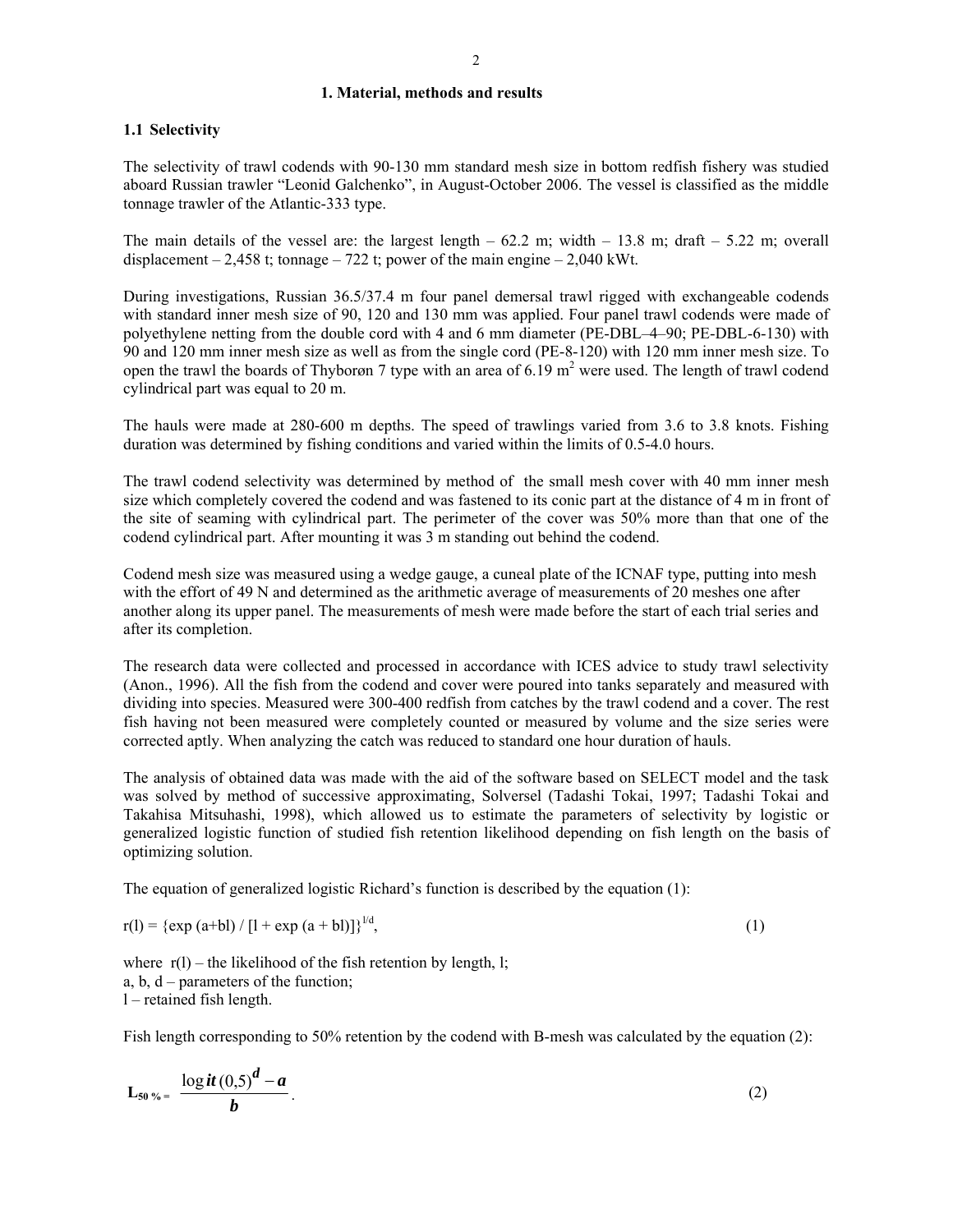Selectivity range was calculated by the equation (3):

$$
SR = L_{75\%} - L_{25\%} = \frac{\log it\ (0.75^d) - \log it\ (0.25^d)}{b},\tag{3}
$$

where  $L_{75\%}$  and  $L_{25\%}$  - fish length, corresponding to 75% and 25% retention.

The estimates were derived by minimizing of likelihood function (AIC). All the calculations were made using parameters derived in generalized logistic or logistic function having the estimating function criterion which was smaller (AIC).

The selectivity coefficient  $K<sub>S</sub>$  was calculated by the formula (4):

$$
K_s = \frac{L_{50\%}}{B},\tag{4}
$$

where  $B$  – the inner mesh size

#### **1.2 Morphometric characteristics of redfish species**

To estimate morphometric parameters of redfish species *S.fasciatus* and *S.mentella* the fish total length and maximal body girth were measured. The girth was determined by flexible band with 1 mm discreteness.

## **1.3 Determination of catch size of the other fish species when fishing by bottom trawl with different mesh size**

The catch of each trawl was poured to separate tanker, later the catch was counted and measured with dividing into species. Measured were 300-400 redfish from catch. The rest redfish which had not been measured and the bycatch were completely counted or measured by volume and the size series were corrected aptly.

#### **1.4 Yield per recruit**

In September-October 1990, in the Barents Sea, aboard the trawler "Krenometr", PINRO conducted the researches to estimate the number of redfish escaped from the codend when lifting trawl. At that, it was assumed that based on that work the estimation of redfish traumatic mortality caused by the abrupt change of hydrostatic pressure as a result of fish ascending to surface layers would be possible. The mentioned reason of possible redfish mortality was pointed out by many researchers (Konstantinov, 1981; Konstantinov et al., 1983; Lisovsky et al., 1995, 1996; Lisovsky, 1997, 2001; Drevetnyak et al., 2004). The results of observations during commercial fishing have corroborated the assumptions. Indeed, when lifting a codend the dying redfish with traumatized internal organs can be observed on the sea surface.

In the research by that trawler, it was found that, when lifting the trawl, escaping were, on the average,  $30 \pm$ 4% of redfish as long as 20-36 cm of the total number of fish escaped from the codend with 121 mm mesh size during the entire period of haul. More probably the fish die as a result of barotraumas. In relation to all redfish caught by the trawl the portion of fish with that size range escaped during the trawl lifting was  $19 \pm$ 3%.

Later all the redfish escaped from the codend during the trawl lifting were considered as dead. The mortality of fish escaped from the trawl codend when hauling has not been studied in the paper. The contribution of different size groups to the total mortality as a result of traumas is different, therefore it is assumed that, due to this the total mortality because of this reason will depend on the trawl codend mesh selectivity.

The mortality portion of redfish from 20-36 cm length groups as a result of selectivity variation of codends was calculated by formula: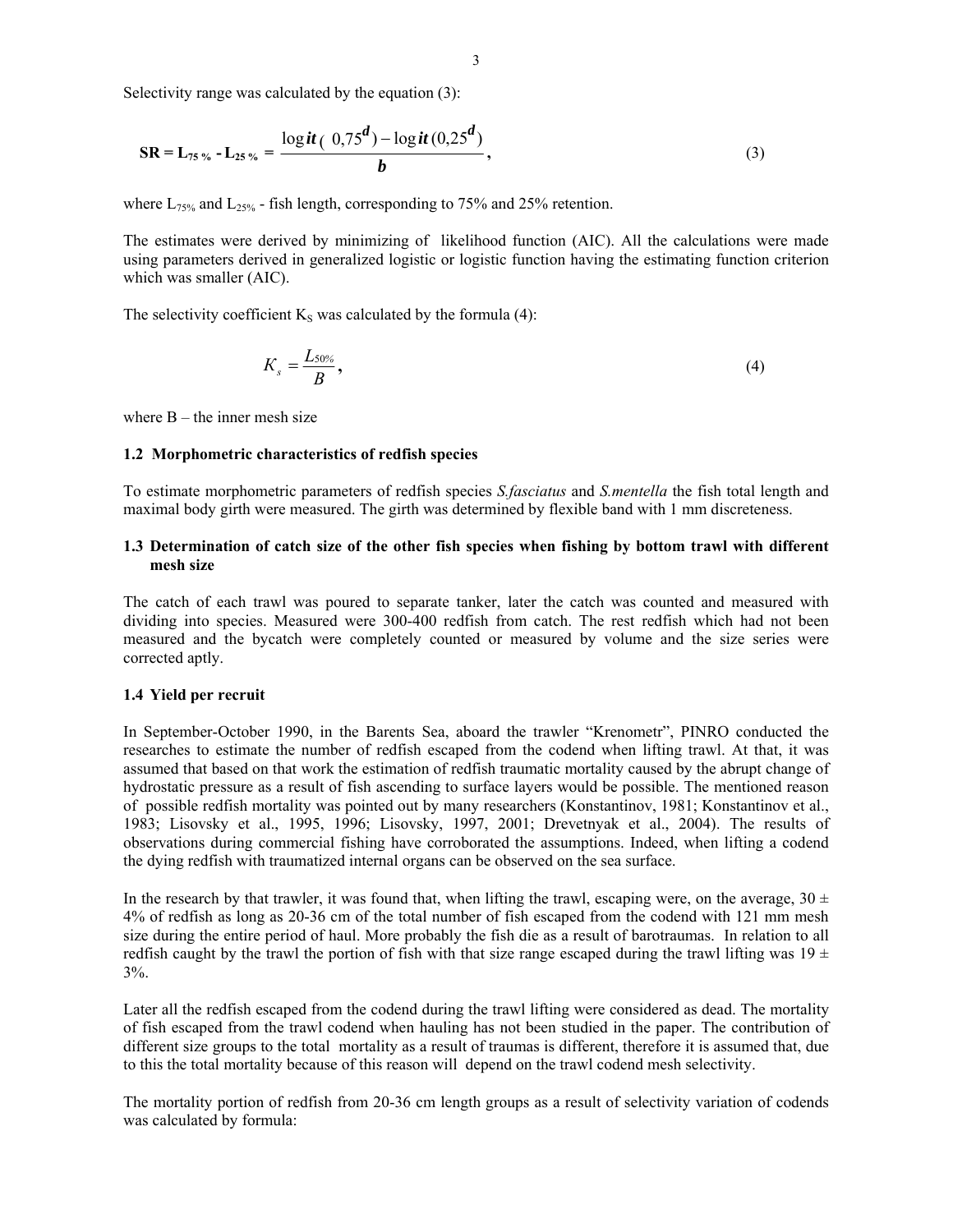$$
\varphi'_{Ftr_{\text{ }imesh}} = \sum_{l=20}^{l=36} \frac{n'_{l_i}}{N'_{l_i}} \times \frac{S_{121}}{S_{\text{ }imesh}}
$$
\n
$$
\tag{5}
$$

where  $n'_{\parallel i}$  - the number of fish with *l*i-length died as a result of going through the mesh when trawl lifting;

N'<sub>*l*i</sub> - the number of fish with *l*i-length caught by trawl (catch by codend and cover);

 $S<sub>121</sub>, S<sub>i</sub>$  mesh – portions of retention of fish by the trawl codend with 121 mm mesh and with that one which is different.

Allowing for made assumptions the variation of possible death portion of redfish with different length when trawl lifting depending on codend mesh size is shown in Fig.1.

Calculated in such a way mortality portion,  $\varphi_{\text{Ftr}}$ , shows variation of traumatic death percentage when fishing with different mesh in relation to initial redfish abundance  $N_0$ . Making comparisons with estimation of commercial stock reduction by different reasons, such as fishing, natural conditions and others the reduction in commercial stock because of traumatic death  $\varphi'_{Ftr}$  is calculated by equation (6) (Zasosov, 1976):

$$
\varphi_{\text{Ftr}} = n/N_0,\tag{6}
$$

where  $n -$  number of fish died as a result of traumas when going through the mesh when trawl lifting in the fishery by whole fleet;

 $N_0$  - initial abundance of commercial stock.

We believe that there is a dependence between the reduction in φ-individuals and total mortality rate, Z, which is determined by equation (Zasosov, 1976):

$$
\varphi = 1 - e^{-2t},\tag{7}
$$

where  $t$  – duration of studied time interval (taken as 1);

e – base of hyperbolic logarithm.

We assume that there is the same dependence between the reduction as a result of traumatic death  $\varphi$ <sub>Ftr</sub>. and traumatic mortality rate  $F_{tr}$ , and then:

$$
\varphi_{\text{Ftr}} = 1 - e^{-\text{Ftr. t}},\tag{8}
$$

The equation shows that traumatic mortality rate,  $F_{tr}$ , with  $t = 1$ , is determined as:

$$
F_{tr} = Ln (1 + \varphi_{Ftr.})
$$
\n(9)

Since the initial stock size,  $N_0$ , is not known, it is not possible to derive actual value of commercial stock reduction,  $\varphi_{Ftr}$ , and, accordingly, mortality,  $F_{tr}$ . Therefore we accept that  $\varphi'_{Ftr}$  – value characterizes variation of traumatic death (and, respectively, reduction),  $\varphi_{Ftr}$ , of all the stock and take it conditionally as  $\varphi_{Ftr}$ . Further placing  $\varphi_{Ftr}$  to formula (9) we derive a conditional value of traumatic death,  $F_{tr}$ . The results of these mortality calculations are given in Table 1.

The effect of traumatic death can be estimated having considered variation of possible yield per recruit with and without the allowance of additional mortality. To do this the Beverton-Holt's equation on calculation of catch presented as the number of individuals is used (Beverton; Holt, 1957):

$$
Y_N = R \times e^{-M(t_c - t_r)} \times \frac{F}{F + M} \times \left[1 - e^{-(F + M)(t_\lambda - t_c)}\right],\tag{10}
$$

where  $Y_N$  - catch;

*R* - abundance of one year-class subjected to fishing;

*М* - natural mortality;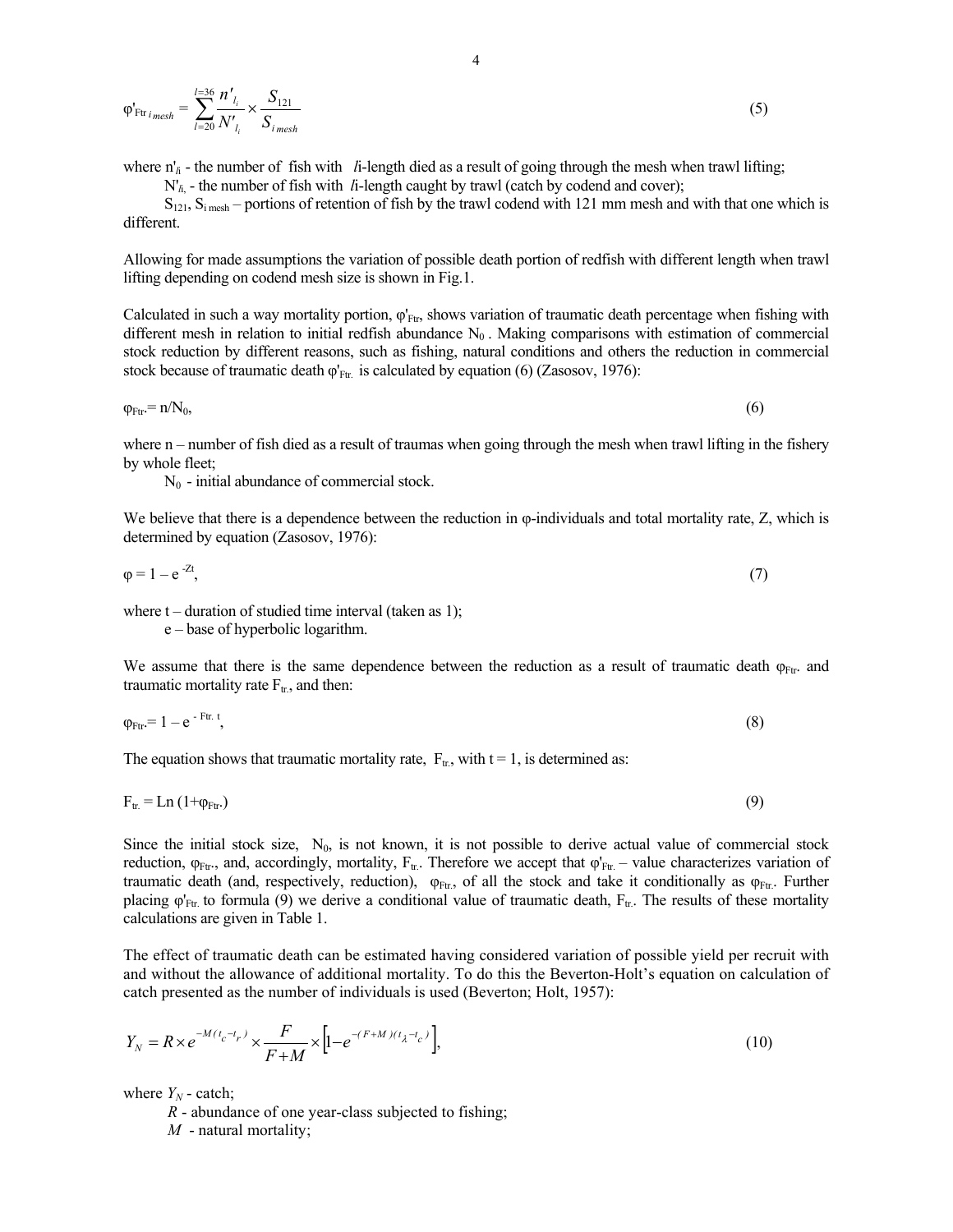*F* - fishing mortality;

- $t_r$  fish age at the start of fishing gear influence;
- $t_c$  minimal fish age registered in catch;
- *tλ* maximal fish age registered in catch.

In Div.3O, in the catches by trawl with the small mesh cover occurring *S.fasciatus* were 3-15 years old that corresponded to the age of fish in the fishing area. The age of fish at the start of *tr*-fishing gear effect was taken to be equal to 3 years as redfish at that age were found in the catches of trawls with different mesh. To do further calculation we assume that the minimal age,  $t_c$ , of fish in catch will be 10% corresponding to the length of fish retained by mesh since the number of fish with this length is minor in the catch and fish abundance is within the error limits.

The *t<sub>c</sub>*-value will vary with variation of mesh size (selectivity), its calculation values are shown in Table 2. The maximal age, *tλ*, of fish occurring in catch was 15 years. Since the value of fishing mortality, F, for redfish from Div.3O is not known, we assume it may be from 0 to perpetuity hypothetically. In calculation of possible catch we take its value as from 0 to 0.3. Fish weight and length in each age group was calculated using Bertalanffy's equation the parameters of which were determined with the aid of the length-age key (Vaskov, 2007).

The catch value of equation (11) is expressed in weight units by the formula:

$$
Y_W = FRW_{\infty} \times e^{-M(t_c - t_r)} \times \sum_{n=0}^{n=3} \Omega_n \frac{e^{-nK(t_c - t_0)}}{F + M + nK} \times e^{-(F + M + nK)(t_\lambda - t_c)},
$$
\n(11)

where – *K*;  $t_0$ ;  $W_\infty$  - the coefficients of Bertalanffy's growth equation (K = 0.1285484; W<sub>∞</sub> - 837.6692; t<sub>0</sub> = - $0.7201649$ ;

 $\Omega_n$  – difference cube decomposition of Bertalanffy's growth equation characterizing variation of fish weight in time.  $\Omega_n - \Omega_0 = +1$ ;  $\Omega_1 = -3$ ;  $\Omega_2 = +3$ ;  $\Omega_3 = -1$ .

The calculation result is presented in Table 3 and Fig.2a.

Further, we assume that natural M and traumatic  $F'_{tr}$  mortalities influence fish from three years old to the age equaled to that one of 10% of fish retained by trawl codend mesh. More than 10% of older fish retained by trawl will be also affected by fishing mortality. Then, the catch equation by Beverton may be presented as follows (Beverton R.J.H., Holt S.J., 1957):

$$
Y_N = R \times e^{-(M+F_{tr.})(t_c - t_r)} \times \frac{F}{F + M + F_{tr.}} \times \left[1 - e^{-(F + M + F_{tr.})(t_\lambda - t_c)}\right],
$$
\n(12)

where *Ftr* – traumatic mortality of all fish which are influenced by fishing gear;

*F'tr* – traumatic mortality of fish at age of start of  $t_r$  –fishing gear to  $t_c$ –age at which 10% of fish is retained

by trawl codend mesh;

 $t_c$  – age of 10% of fish retained by trawl codend mesh.

The size of catch in the weight units allowing for traumatic mortality may be shown as:

$$
Y_W = FRW_{\infty} \times e^{-(M+F_{tr.})(t_c - t_r)} \times \sum_{n=0}^{n=3} \Omega_n \frac{e^{-nK(t_c - t_0)}}{F + M + F_{tr.} + nK} \times e^{-(F + M + F_{tr.} + nK)(t_{\lambda} - t_c)}
$$
(13)

where  $\cdot \Omega_n$  - coefficient of Bertalanffy's growth equation difference cube decomposition characterizing variation of fish weight in time.  $\Omega_0 = +1$ ;  $\Omega_1 = -3$ ;  $\Omega_2 = +3$ ;  $\Omega_3 = -1$ .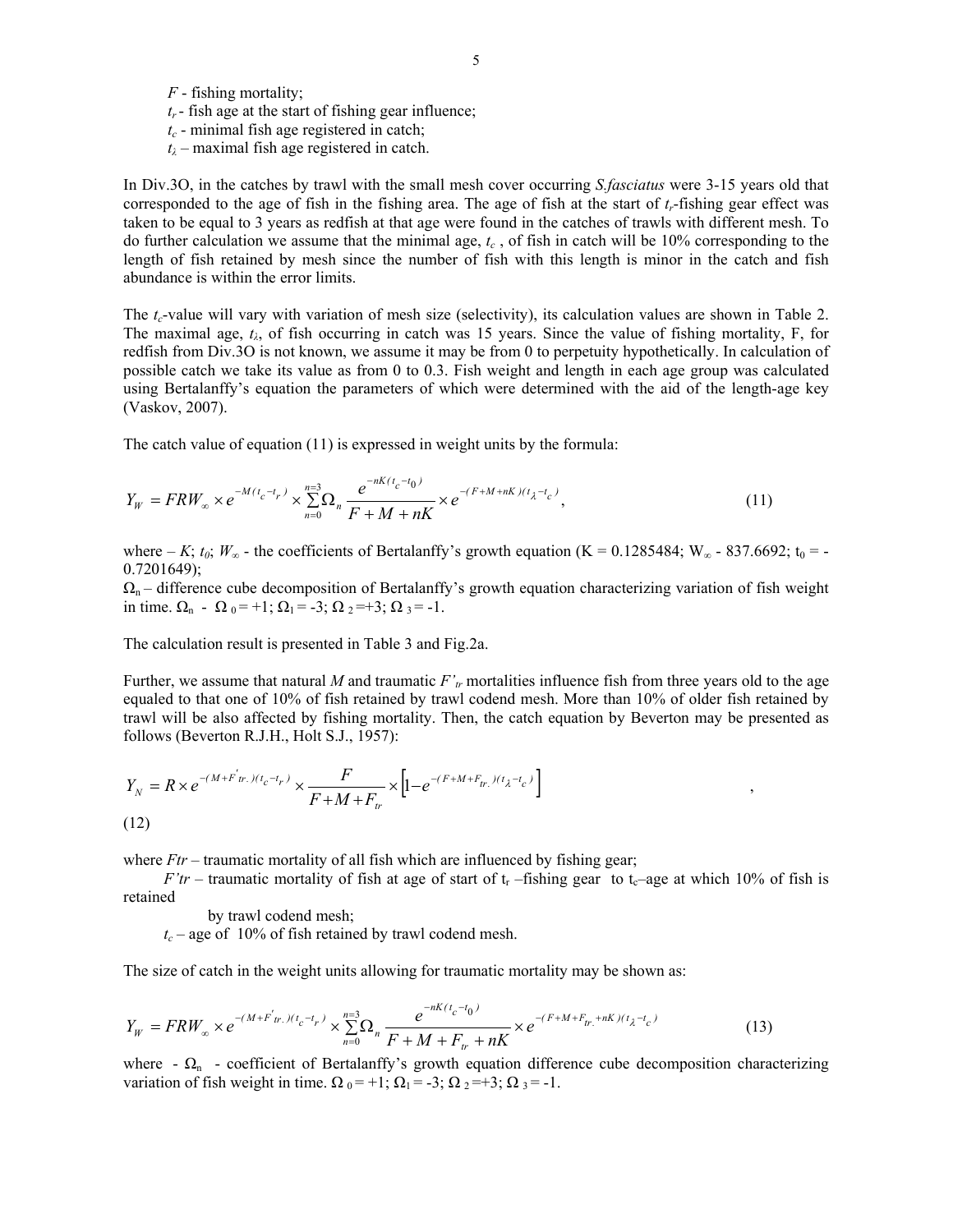Taking that the traumatic mortality varies proportionally to variation of mesh selectivity and knowing selectivity parameters *F'tr* and *Ftr* in fishing with preset mesh may be calculated. Table 2 shows calculation values concerning different mesh.

Placing these data into the equation (13) we calculate the catch size per a recruitment unit for fishing mortality F of 0-3. The obtained result is given in Table 3 and Fig.2b.

## **2. Results and discussion**

## **2.1 Experimental trials of bottom trawl selectivity with 86, 120 and 130 mm codend mesh size**

Length composition of catches of taken redfish without dividing into species and sex, by 86.0; 121.4 and 130.3 mm mesh is given in Fig.3a, the selectivity curves for trawl codends with such size of mesh are shown in Fig.3b. (Among taken redfish *S.fasciatus* accounted for 74%, the portion of *S.mentella* was to 26%).

In September-October 2006, the selectivity of trawl codend with standard 90 mm mesh size was studied at 400-500 m depth. In the period of research, the average mesh size of trawl codend was 86,0 mm. In the catches, the redfish species accounted for 82-96%.

Redfish as long as 15-44 cm were caught; the average length was 26.6 cm. In the codend, the mean length of fish amounted to 27.1 cm. In the cover, fish mean length equaled to 24.8 cm.

Fig.5 shows selectivity parameters. At that, the trawl codend with 86.0 mm mesh size retained 75.2% of catch by the number of redfish individuals. The results of selectivity estimation, its parameters, standard error and estimative criterion of function (the sum of likelihood logarithm) are presented in Table 5.

Experimental hauls to study selectivity of the trawl codend with 120 mm mesh size were also carried out at 280-650 m depths in September-October 2006. In the research period, the mean mesh size of the codend amounted to 121.4 mm. Redfish accounted for 76-98% in catches.

Redfish species as long as 15-44 cm with the average length of 25.9 cm were fished. In the codend, the average length was equal to 27.5 cm, in the cover it was less, 25.5 cm.

Table 5 presents selectivity parameters. The analysis of the research results showed that trawl codend with 121.4 mm mesh only retained 17.8% of catch by the number of redfish specimens.

Experimental hauls to study selectivity of the trawl codend with standard 130 mm mesh size were conducted at 340-600 m, in August 2006. In the trial, the average codend mesh size amounted to 130.3 mm. In the catches, the portion of redfish was equal to 87-99%.

Redfish species with 16-43 cm length and the average one, 27.4 cm, were taken. In the codend, the average length was 28.7 cm. In the cover, it equaled to 27.0 cm.

Selectivity parameters calculated by Richard's function were:  $K_S = 2.4$ ;  $L_{50} = 31.7$  cm; SR = 7.7 cm (Table 5). The analysis of the results from experimental trials showed that the trawl codend with 130.3 mm mesh size only retained 22.1% of catch by the abundance of redfish species.

#### **2.2. Biometric characteristics of redfish species**

*Sebastes fasciatus.* In the period of research, the average index of stomach fullness varied from 0.7 to 1.0 (about 85% of studied specimens had everted stomachs). In the catches, the length of fish was from 15 to 35 cm. The dependence of the largest girth of redfish body on its length is satisfactorily described by linear regression equation of the second degree, the determination coefficient is equal to 0.94 (Fig.4).

*Sebastes mentella.* In the period of research, the mean stomach fullness varied from 0.7 to 0.8. In the catches, redfish length was from 15 to 39 cm. The dependence of the largest girth of redfish body on its length is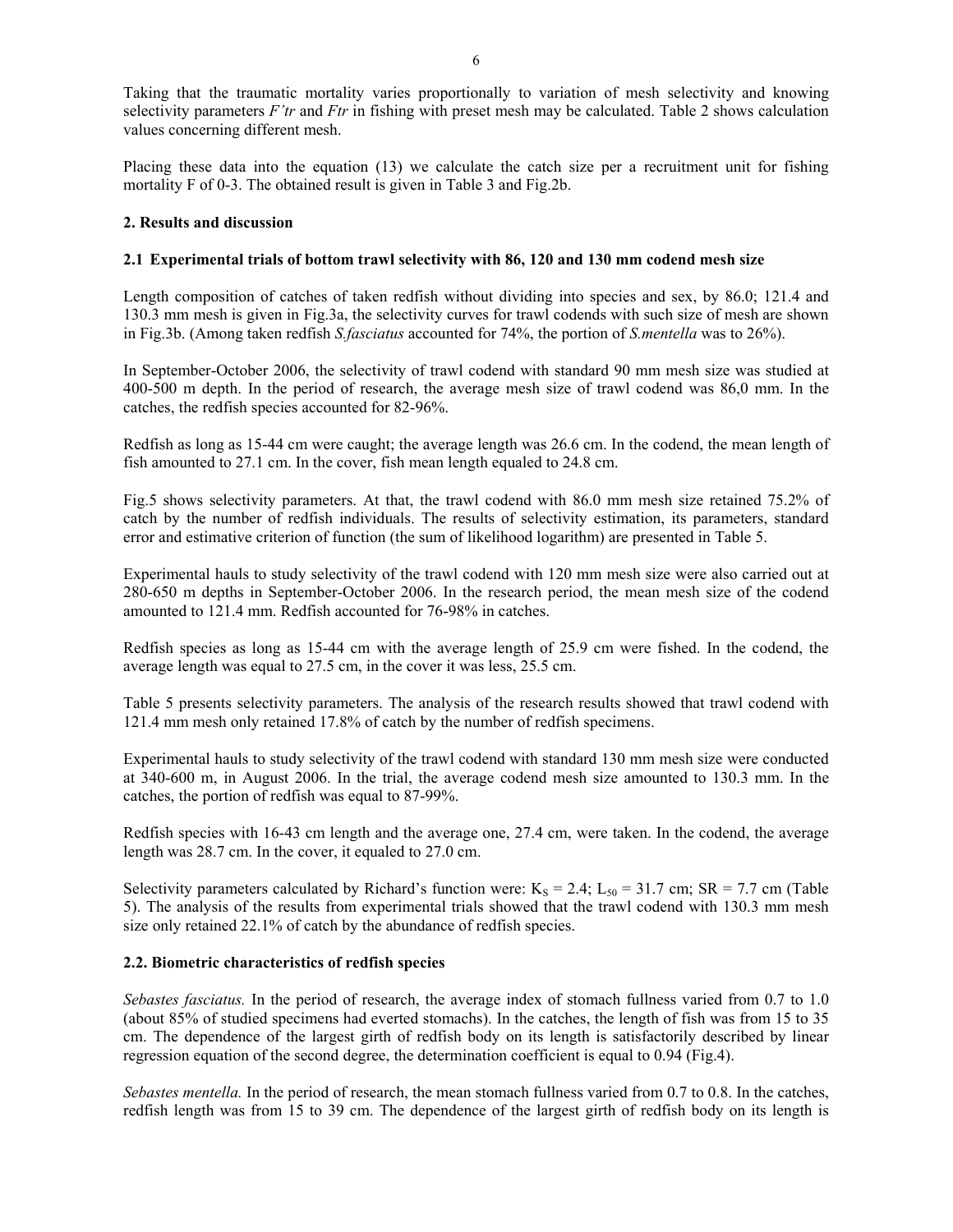described well by linear regression equation of the second grade, determination coefficient is equal to 0.92 (Fig.4).

The comparison of value of the largest body girth of *S.mentella* and *S.fasciatus* has proved the similarity of their biometric parameters that undoubtedly permits the data on selectivity to be mutually used. So, the mean largest body girth within 15-35 cm length range, with the confidence level of 95%, is 14.87 cm  $\pm$  0.77 for deep-water redfish and 14.94 cm ± 0.80 for *S.fasciatus*. Since the values of the largest body girth of *S.mentella* and *S.fasciatus* with the same length are not very different they are geometrical similar (Baranov, 1969).

# **2.3. Yield per recruit**

In Div.3O, primarily two redfish species, *S.mentella* and *S.fasciatus*, are harvested. *S.fasciatus* prevail in catches (85%) (Vaskov, 2004). The special feature of this species is smaller length and earlier maturing than in the deep-water redfish *S.mentella* (Vaskov, 2005; Vaskov, 2007).

According to our data, in Div.3O, *S.fasciatus* with the average length of 24.4 cm aged 6-7 is distributed.

As *S.mentella* and *S.fasciatus* are geometrically similar, the selectivity parameters of the trawl codends in relation to these species are taken as the similar when calculating possible catch per recruit.

Our calculations of possible yield per recruit of *S.fasciatus* in Div.3O of NAFO Regulatory Area, with and without regard for traumatic mortality, showed the following. Without traumatic mortality, with the mesh size change from 130.3 to 121-86.0 mm, the average yield per recruit, with fishing mortality being from 0 to 0.3, will decrease in 0.96-0.66 times, respectively (Fig.2a, Table 3). At the same time, it was mentioned before that the length of fish escaped from those codends and retained in them was the same (Lisovsky et. al., 1995, 2005; Lisovsky,1997). Thus, taking into account the change of traumatic mortality value with the change of trawl codend mesh size the yield per recruit will significantly decrease with the increase in inner mesh size. So the average yield per recruit, with fishing mortality of 0-0.3 will rise in 1.3-7.8 times, respectively, for the studied 130-121-86 mm mesh size range in trawl codends (Fig.2b; Table 4).

We have no data on the extent of redfish escape from the trawl codends when trawl lifting during the midwater fishery. However as the escape of fish from the codends of midwater trawls is greater than that one of bottom trawls it may be assumed that when using midwater trawls the traumatic mortality will be, at least, not lower than when using the bottom ones. Therefore we believe it is possible to use the calculation of yield per recruit for bottom trawls in the calculation of that one for midwater trawls.

It was noticed before also that the long-term positive effect for fishery of redfish by midwater trawls with the enlarging of mesh size from 90-100 to 130 mm as in Div.3O as in the other areas of the North Atlantic during 15-20 years will not be achieved under any acceptable fishing mortality (Lisovsky et al., 2005; Lisovsky, 1997, 2001). As it was mentioned above, in Div.3O *S.fasciatus* prevail. In Divs.3LMN, the species portion in catches is lower and *S.mentella* predominates. Therefore redfish fishery by trawls with 90-100 mm mesh will not have a significant effect on structure of the other commercial stocks of redfish in NAFO Regulatory Area.

The analysis of catches by bottom trawls with 86-130 mm mesh size made on the basis of PINRO data indicated that the bycatch of each regulated fish species did not exceed 3%. The same results without dividing into species have been presented in the other materials (Lisovsky et al., 2005) where it was shown that the total catch regulated fish species by those pelagic trawls was not higher than 0,3%.

Thus the decrease in mesh size in midwater trawls in the fishery of redfish species in Div.3O from 130 to 90- 100 mm would not be harmful for the other stocks, but significantly increase its efficiency. The yield per recruit will rise in more than 5.9 times and, in the long-term prospect, this diminishing of mesh will lead to higher efficiency of fishing in this division.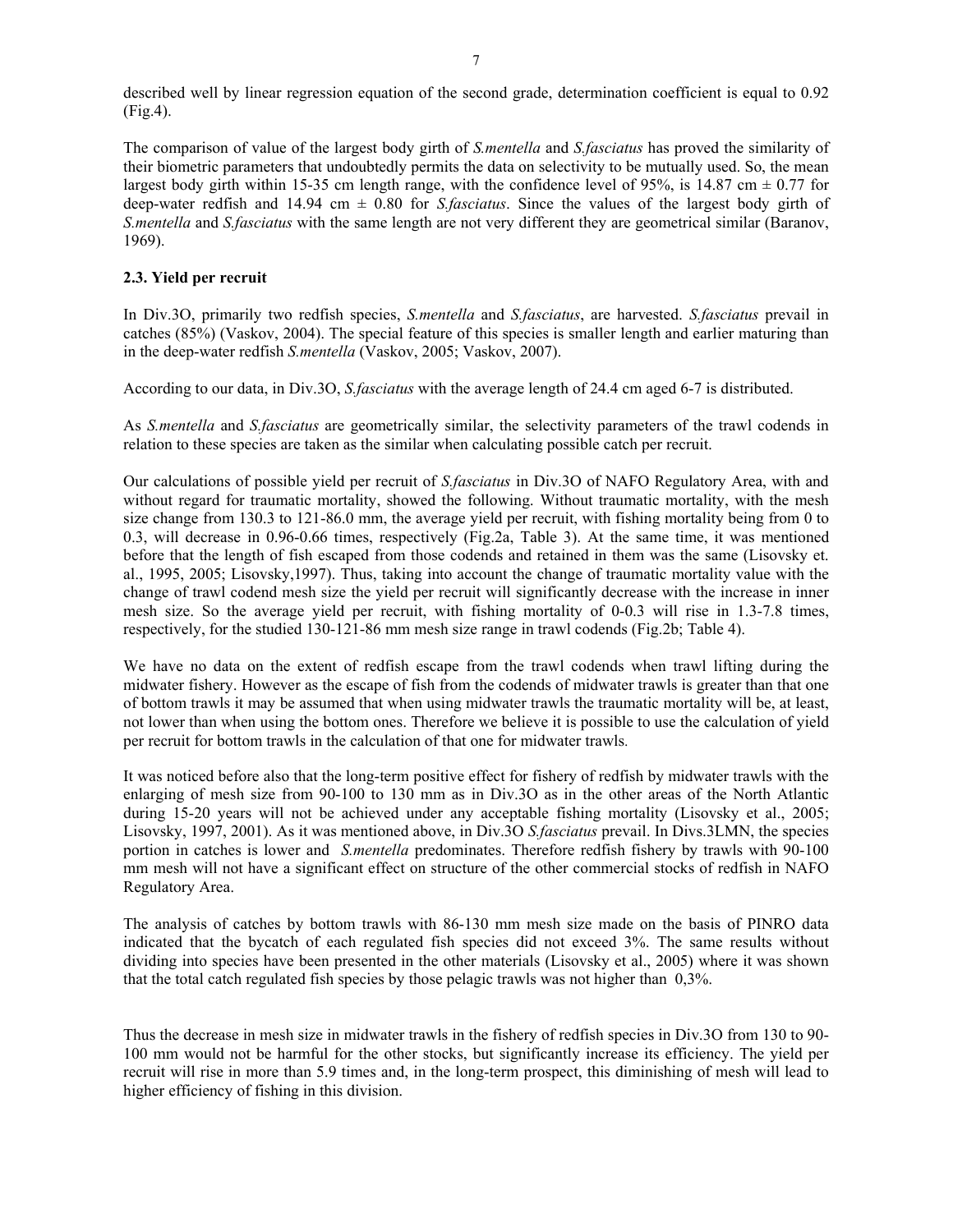### **Conclusion**

In the fishery of redfish species in Div.3O of NAFO Regulatory Area, the size of mesh in the midwater trawls is reasonable to diminish from 130 to 90 mm. This change will not do any harm to the other stocks, but will allow the yield per recruit to be significantly increased and lead to the long-term profits for fishery.

### **References**

- ANON, 1996. Manual of methods of measuring the selectivity of towed fishing gear. *ICES Coop. Res. No.215, 126 p.*
- ANON, 2007. Conservation and Enforcement Measures. Doc. NAFO/FC, Doc. 07/1, Serial No 5335, 78 p.
- ATKINSON, D.B. 1986. The redfish resources off Canada's east coast. Proc. Int. Rockfish Symp. Oct. 1986, Anchorage, Alaska. 15-33 p.
- ATKINSON, D.B., and D.POWER. MS 1986. The Stock Complex of Redfish in NAFO Divisions 3KLMNOPs. NAFO SCR Doc.86/38, Serial No. N1152, 30 p.
- BEVERTON R.J.H., and S.J. HOLT. 1957. Dynamics of exploited fish population. "Fish. Invest.", 1957, Ser. II, N 19, p. 533.
- ANON., 2004. Conservation Harvesting Plan (CHP) Atlantic-Wide for Licence Holders that are Member Companies of GEAC Effective April 1, 2004, 6 pp.
- BARANOV, F.I. 1969. Relative catchability of net. Selected papers. Volume 1. Pishchpromizdat, Moskva, 1969 (in Russian)
- DREVETNYAK, K., H. K . NEDREAAS, and A.KLUEV. 2004. Spatial migration pattern deep-sea redfish (*Sebastes mentella* Travin) of the Norwegian-Barents population from survey data. ICES C.M. K:13, 28 pp.
- KONSTANTINOV, K.G. 1981. On some problems of selectivity of a commercial trawl. NAFO SCR Doc.81/VI/72, Serial No 357, 8 pp.

KONSTANTINOV, K.G., KOVALENKO V.G., LUGOVAJA L.S., LUKMANOV I.G., NIKESHIN I.G. and V.L.TRETJAK. 1983. Data for substantion of the trawl beg mesh size used during the specialized redfish (*Sebastes mentella*) fishery. ICES C.M., B: 13, 42 pp.

- LISOVSKY, S.F. 1997. PINRO investigation on selectivity of trawl codends with different mesh size in relation to deepwater redfish. In: "Gear Selection and Sampling Gear: (Processing of the seventh IMR – PINRO Symposium Murmansk, 23-24 June 1997)". PINRO Press, Murmansk, p. 93-102.
- LISOVSKY, S.F. 2001. On optimal Mesh Size When Fishing Redfish in the Atlantic. NAFO SCR Doc. 01/21, Serial No. 4389, 16 p.
- LISOVSKY, S. F., Yu. A. KONDRATYUK, A. A. PAVLENKO and A. A. VASKOV, 2005. On the Minimal Trawl Codend Mesh Size in the Fishery of Redfish Species in Division 3O of the NAFO Regulation Area. NAFO SCR Doc. 05/18, Serial No. N5099, 17р.
- LISOVSKY, S.F., TRETYAK V.L., KISELEVA V.M., and S.M.KOTLJAROV. 1995. On Minimum Mesh-size During Deepwater Redfish Fishery with Mid-water Trawl in NAFO Division 3NO. NAFO SCR Doc. 95/25. Serial No 2533, 9 p.

LISOVSKY, S.F., A.A.PAVLENKO and A. A.VASKOV. 2006. On Minimal Codend Mesh Size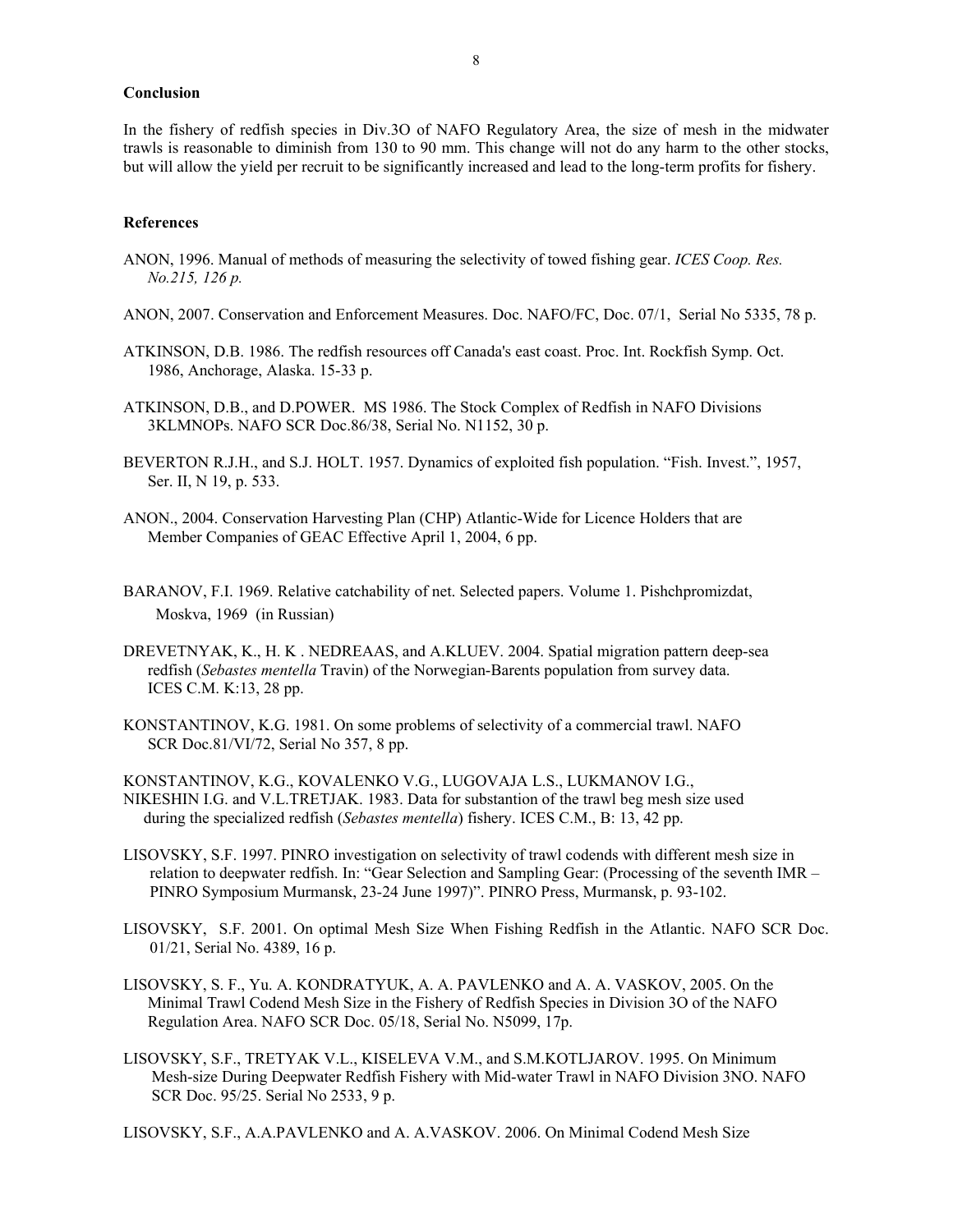in Mid-water Redfish Fishery in Division 3O of NAFO Regulatory Area. NAFO SCR Doc. 06/17. Serial No. N5233, 8 pp.

- NIKOLSKAYA T.L. MS 1981. Isolation of deepwater redfish (*Sebastes mentella Travin*) stocks on the Grand Newfoundland Bank. NAFO SCR Doc.81/VI/57, Serial No. N341, 9 p.
- POWER, D. MS 2003. Distribution of Redfish in NAFO Divisions 3LN Based on Canadian Research Surveys from 1991-2002. NAFO SCR Doc.03/60, Serial No. N4879, 8 p.
- POWER, D., 2003. An Assesssment of the Status of the Redfish in NAFO Division 3O. NAFO SCR Doc. 03/63, Serial No. N4882, 29 p.
- RUSSEL, E.S. 1942. The Overfishing Problem.Cambridge University Press. London.
- VASKOV, A.A.. 2004. On the Issue of Redfish management in Division 3O. NAFO SCR Doc. 04/8, Serial No. N4953, 13 p.
- VASKOV, A.A.1994. Assessment of redfish stock in Division 3LN and 3M from trawl-acoustic survey data. NAFO SCR Doc.94/13 Serial No.N2376, 9 p.
- VASKOV, A.A. 2004. On the Issue of Redfish management in Division 3O. NAFO SCR Doc.04/8, Serial No. N4953, 13 p.
- VASKOV, A.A. 2007. On introduction of the new measures of redfish fishery regulation in Division 3O. NAFO SCR Doc. 07/07, Serial No. N5348, 12pp.
- ZASOSOV, A.V. 1976. Dynamics of abundance of commercial fish species. Pishchevaya promyshlennost. 311 p. (in Russian)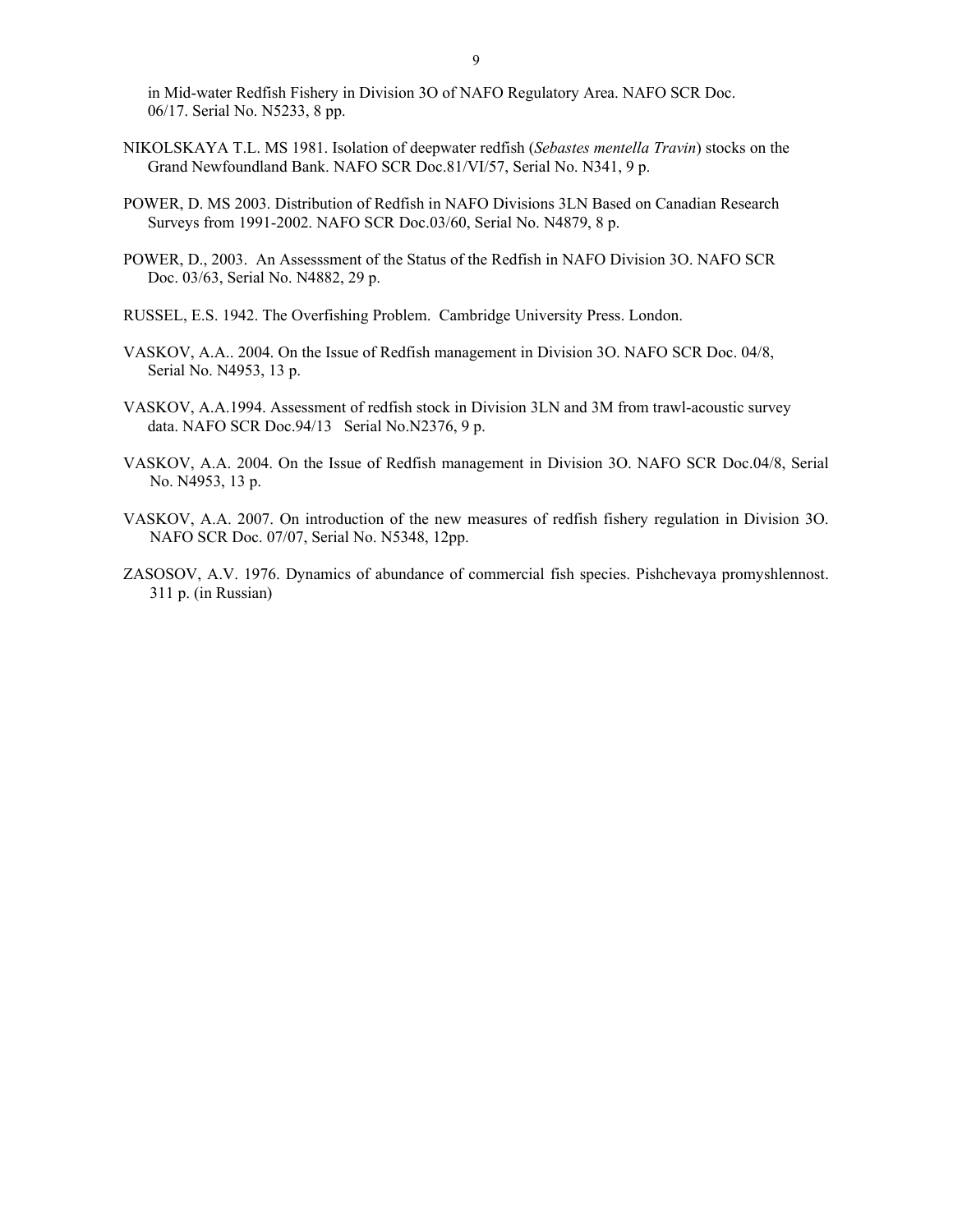

Fig. 1. Portion of possible death of redfish as long as 20-36 cm as a result of traumas in relation to all the caught fish (sum of catches by codend and cover) when fishing by bottom trawls with 86-130 mm mesh size.



Fig.2 Possible yield per recruit of *S.fasciatus* redfish without (a) and with (b) allowance for traumatic mortality by trawls with 86, 121 and 130 mm mesh size

**a.**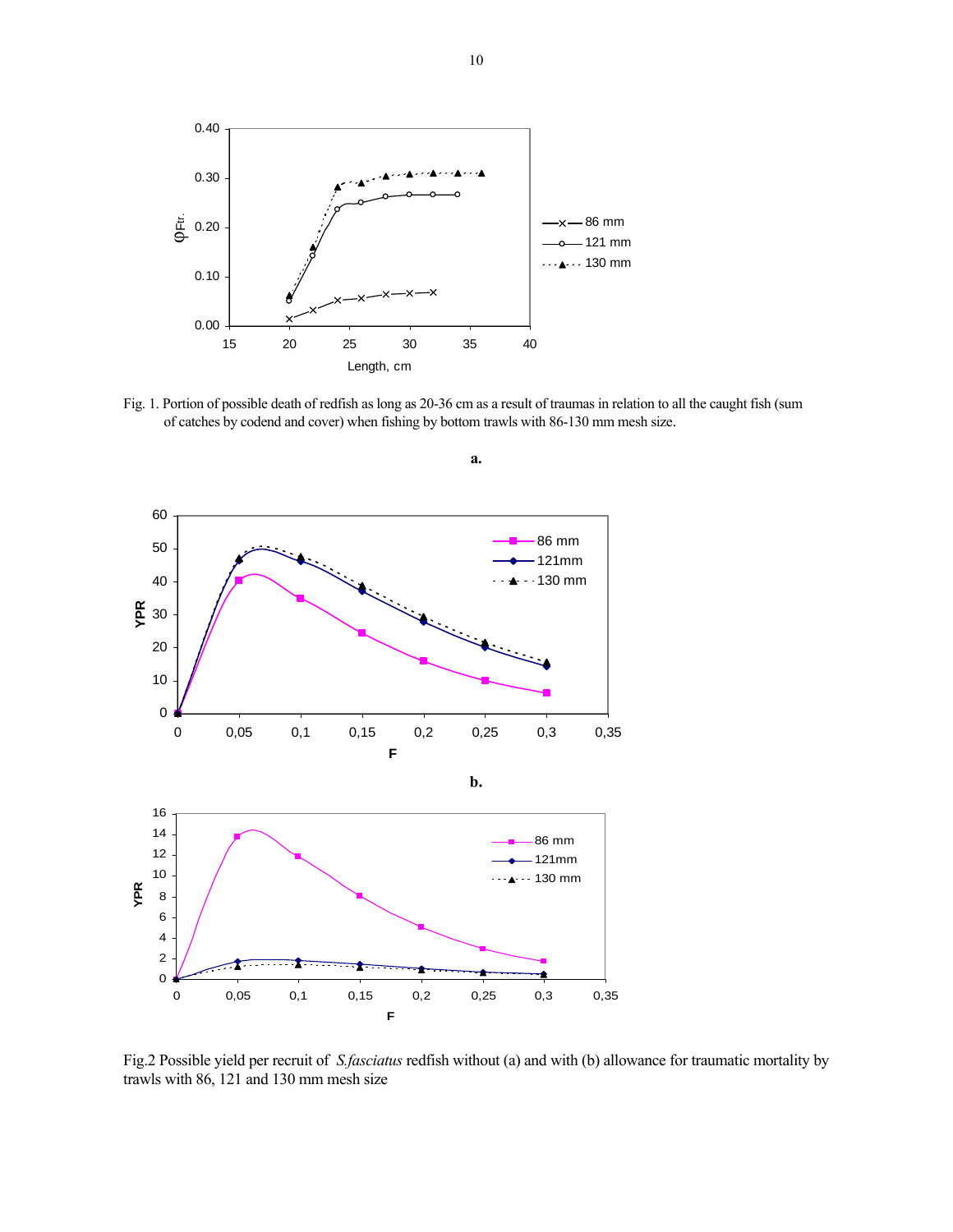

Fig.3 Size composition of redfish (a) and selectivity of trawl codends with 86, 121 and 130 mm (b) in relation to redfish in Div.3O of NAFO Regulatory Area, August-September 2006



Fig.4 Dependence of maximal body girth of *S.mentella* and *S.fasciatus* 

11 **a. b.**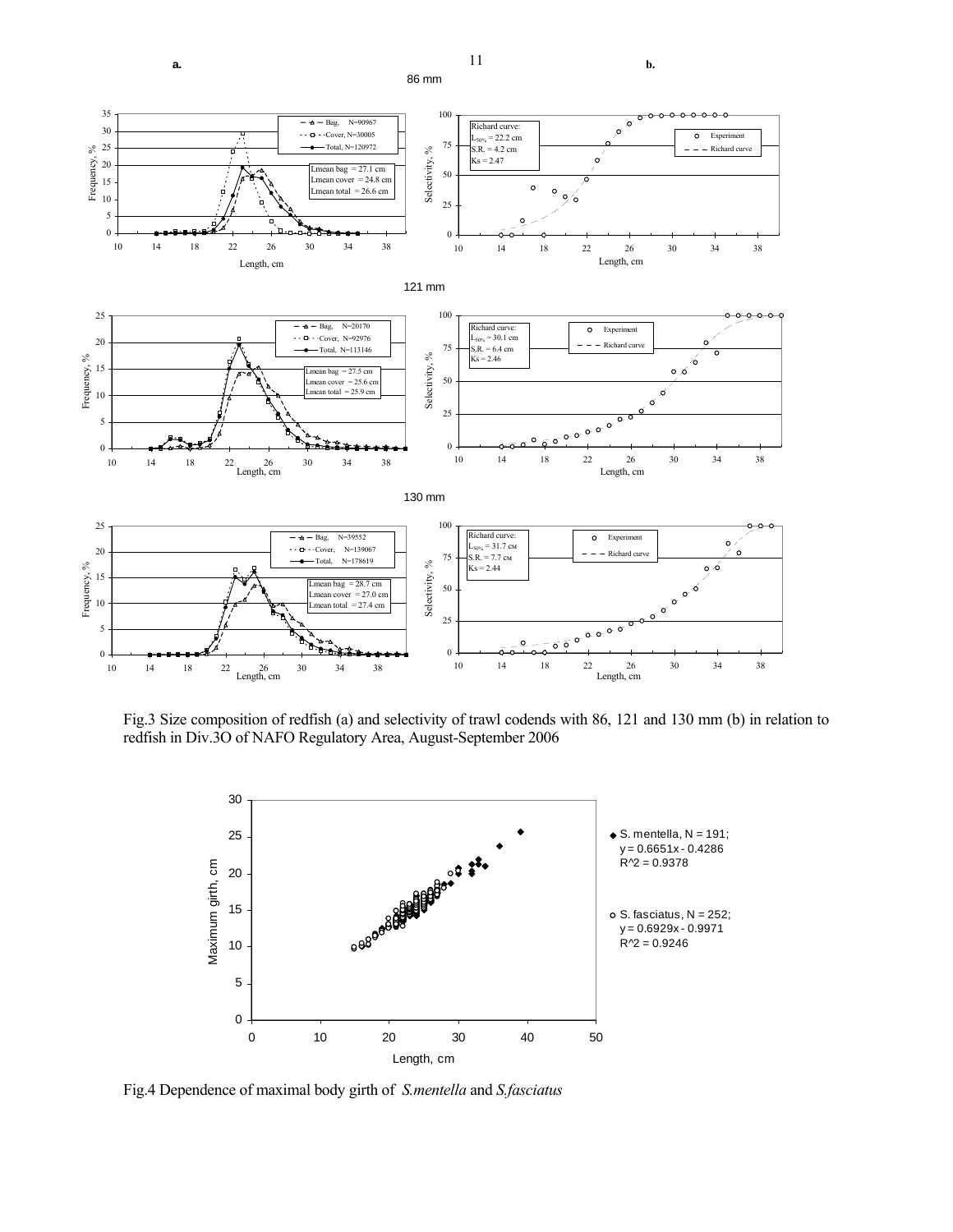





Fig.5 Frequency of *S.fasciatus* occurrence in the catches by bottom trawl with the small-meshed cover in the trawl codend by lengths (a) and age (b) in Div.3O of NAFO Regulatory Area

**а**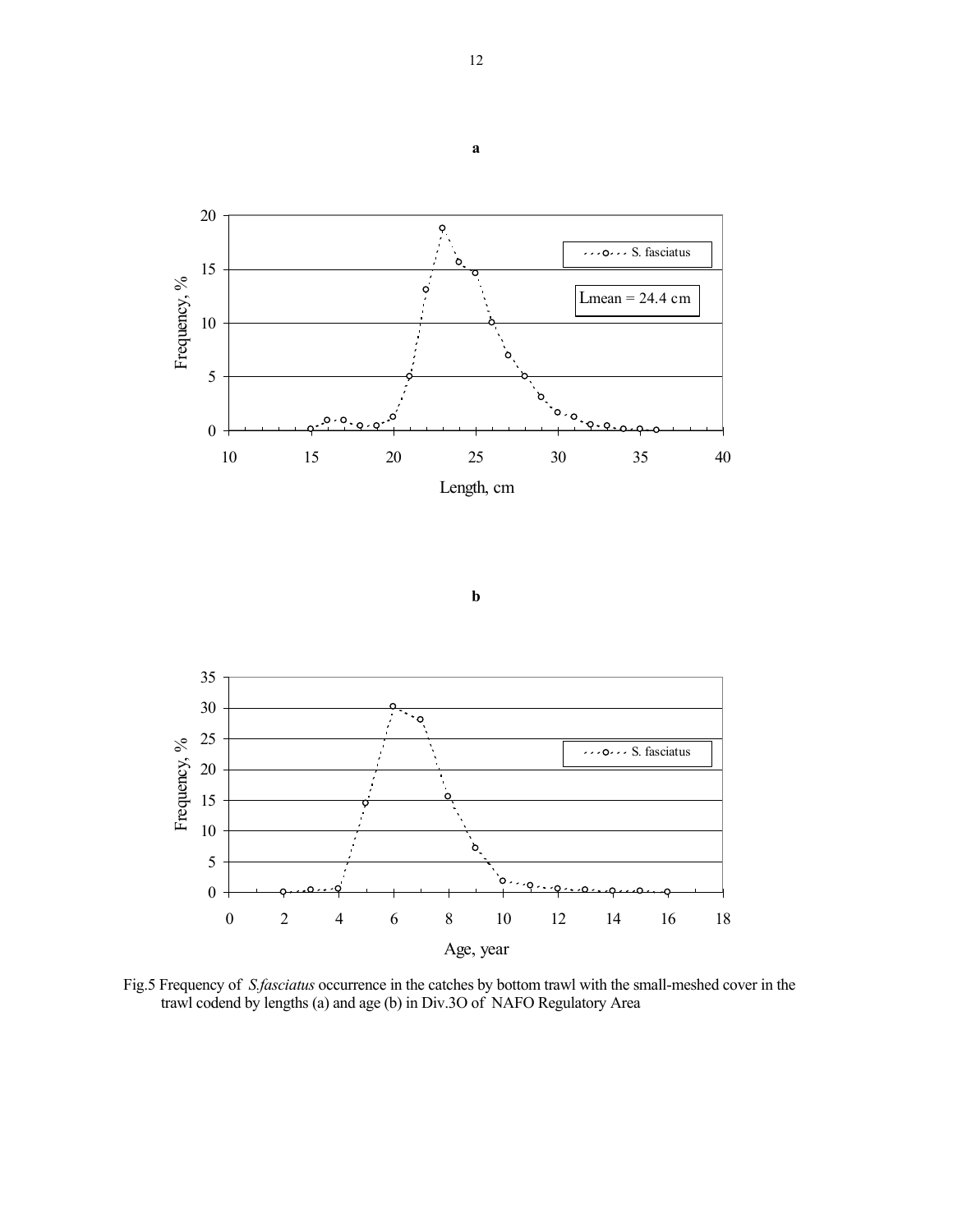|            | Fish portion              |        |        |        | Traumatic death |        |  |
|------------|---------------------------|--------|--------|--------|-----------------|--------|--|
| Length, cm | $\varphi'_{\text{Ftr}}$ . |        |        | Ftr    |                 |        |  |
|            | 86 mm                     | 121 mm | 130 mm | 86 mm  | $121$ mm        | 130 mm |  |
| 20         | 0,01                      | 0,05   | 0,06   | 0,0132 | 0,0471          | 0,0570 |  |
| 22         | 0,03                      | 0,13   | 0,15   | 0,0293 | 0,1210          | 0,1369 |  |
| 24         | 0,04                      | 0,21   | 0,25   | 0,0440 | 0,1887          | 0,2224 |  |
| 26         | 0,05                      | 0,21   | 0,25   | 0,0472 | 0,1938          | 0,2214 |  |
| 28         | 0,05                      | 0,22   | 0,26   | 0,0520 | 0,1991          | 0,2276 |  |
| 30         | 0,06                      | 0,22   | 0,26   | 0,0538 | 0,1996          | 0,2287 |  |
| 32         | 0,06                      | 0,22   | 0,26   | 0,0543 | 0,1991          | 0,2282 |  |
| 34         | 0,06                      | 0,22   | 0,26   | 0,0542 | 0,1985          | 0,2275 |  |
| 36         |                           |        | 0,26   |        |                 | 0,2274 |  |

TABLE 1 Portion of redfish traumatic death as a result of trawl lifting calculated as the portion of total abundance of fish caught when hauling in bottom trawl fishing with 86, 121 and 130 mm mesh size in Div.3O of NAFO Regulatory Area.

TABLE 2 Calculation values of possible traumatic mortality of redfish escaped from trawl codends with 86-130 mm mesh size when heaving up

| Inner mesh size, |                             |     |        |        |
|------------------|-----------------------------|-----|--------|--------|
| mm               | $L_{10\%}$ , cm $t_c$ , age |     | F'     | ŀ۳     |
| 86 mm            | 16,8                        | 3,5 | 0,0132 | 0,0541 |
| $121$ mm         | 21,6                        | 5,1 | 0,1210 | 0,1982 |
| $130 \text{ mm}$ |                             | 5.5 | 0.1369 |        |

TABLE 3 Catch per *S.fasciatus* recruitment without allowance for traumatic death

|          |                 | Inner mesh |        |  |
|----------|-----------------|------------|--------|--|
|          |                 | size, mm   |        |  |
| F        | $90 \text{ mm}$ | 121mm      | 130 mm |  |
| $\theta$ | 0               | 0          |        |  |
| 0.05     | 40,28           | 46,35      | 46,99  |  |
| 0.1      | 34,88           | 46,17      | 47,47  |  |
| 0.15     | 24,35           | 37,08      | 38,66  |  |
| 0.2      | 15,82           | 27,72      | 29,30  |  |
| 0.25     | 9,95            | 20,05      | 21,50  |  |
| 0.3      | 6,15            | 14,26      | 15,50  |  |